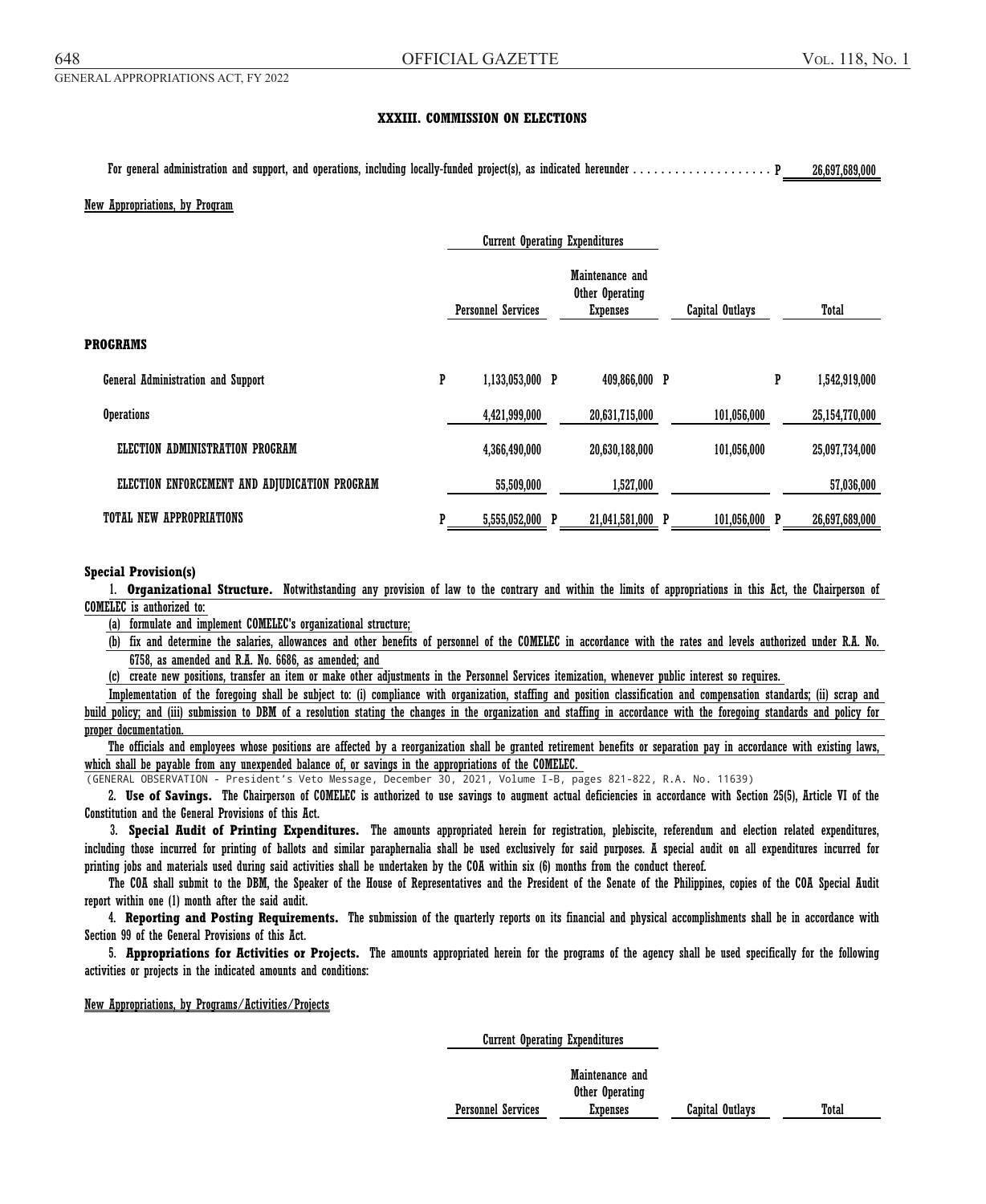# **PROGRAMS**

General Administration and Support

| <b>General Management and Supervision</b>                                                                                                                                                                                                   | P | 581,324,000 P | 409,866,000 P  |             | P | 991,190,000    |
|---------------------------------------------------------------------------------------------------------------------------------------------------------------------------------------------------------------------------------------------|---|---------------|----------------|-------------|---|----------------|
| National Capital Region (NCR)                                                                                                                                                                                                               |   | 581,324,000   | 409,866,000    |             |   | 991,190,000    |
| <b>Central Office</b>                                                                                                                                                                                                                       |   | 581,324,000   | 409,866,000    |             |   | 991,190,000    |
| <b>Administration of Personnel Benefits</b>                                                                                                                                                                                                 |   | 551,729,000   |                |             |   | 551,729,000    |
| National Capital Region (NCR)                                                                                                                                                                                                               |   | 551,729,000   |                |             |   | 551,729,000    |
| <b>Central Office</b>                                                                                                                                                                                                                       |   | 551,729,000   |                |             |   | 551,729,000    |
| Sub-total, General Administration and Support                                                                                                                                                                                               |   | 1,133,053,000 | 409,866,000    |             |   | 1,542,919,000  |
| <b>Operations</b>                                                                                                                                                                                                                           |   |               |                |             |   |                |
| Free, orderly, honest and credible political exercises                                                                                                                                                                                      |   | 4,421,999,000 | 20,631,715,000 | 101,056,000 |   | 25,154,770,000 |
| ELECTION ADMINISTRATION PROGRAM                                                                                                                                                                                                             |   | 4,366,490,000 | 20,630,188,000 | 101,056,000 |   | 25,097,734,000 |
| VOTER EDUCATION AND REGISTRATION MANAGEMENT<br>SUB-PROGRAM                                                                                                                                                                                  |   | 15,966,000    | 844,000        |             |   | 16,810,000     |
| Conduct of voter's education and information campaign<br>print/radio/television and social media                                                                                                                                            |   | 15,966,000    | 844,000        |             |   | 16,810,000     |
| National Capital Region (NCR)                                                                                                                                                                                                               |   | 15,966,000    | 844,000        |             |   | 16,810,000     |
| <b>Central Office</b>                                                                                                                                                                                                                       |   | 15,966,000    | 844,000        |             |   | 16,810,000     |
| ELECTORAL SUPERVISION AND MONITORING SUB-PROGRAM                                                                                                                                                                                            |   | 4,350,524,000 | 20,629,344,000 | 101,056,000 |   | 25,080,924,000 |
| Preparation of maps of territorial units of voting<br>centers, the establishment of new voting centers,<br>and the transfer, merger or abolition of existing                                                                                |   |               |                |             |   |                |
| ones                                                                                                                                                                                                                                        |   | 22,494,000    | 1,994,000      |             |   | 24,488,000     |
| National Capital Region (NCR)                                                                                                                                                                                                               |   | 22,494,000    | 1,994,000      |             |   | 24,488,000     |
| <b>Central Office</b>                                                                                                                                                                                                                       |   | 22,494,000    | 1,994,000      |             |   | 24,488,000     |
| Development of software system and procedures                                                                                                                                                                                               |   | 31,820,000    | 317,663,000    | 101,056,000 |   | 450,539,000    |
| National Capital Region (NCR)                                                                                                                                                                                                               |   | 31,820,000    | 317,663,000    | 101,056,000 |   | 450,539,000    |
| <b>Central Office</b>                                                                                                                                                                                                                       |   | 31,820,000    | 317,663,000    | 101,056,000 |   | 450,539,000    |
| Monitoring the implementation of the conduct of<br>election and other political exercises and<br>development of measures to improve the<br>registration and election systems including the<br>dissemination of election results of previous |   |               |                |             |   |                |
| elections                                                                                                                                                                                                                                   |   | 17,089,000    | 551,000        |             |   | 17,640,000     |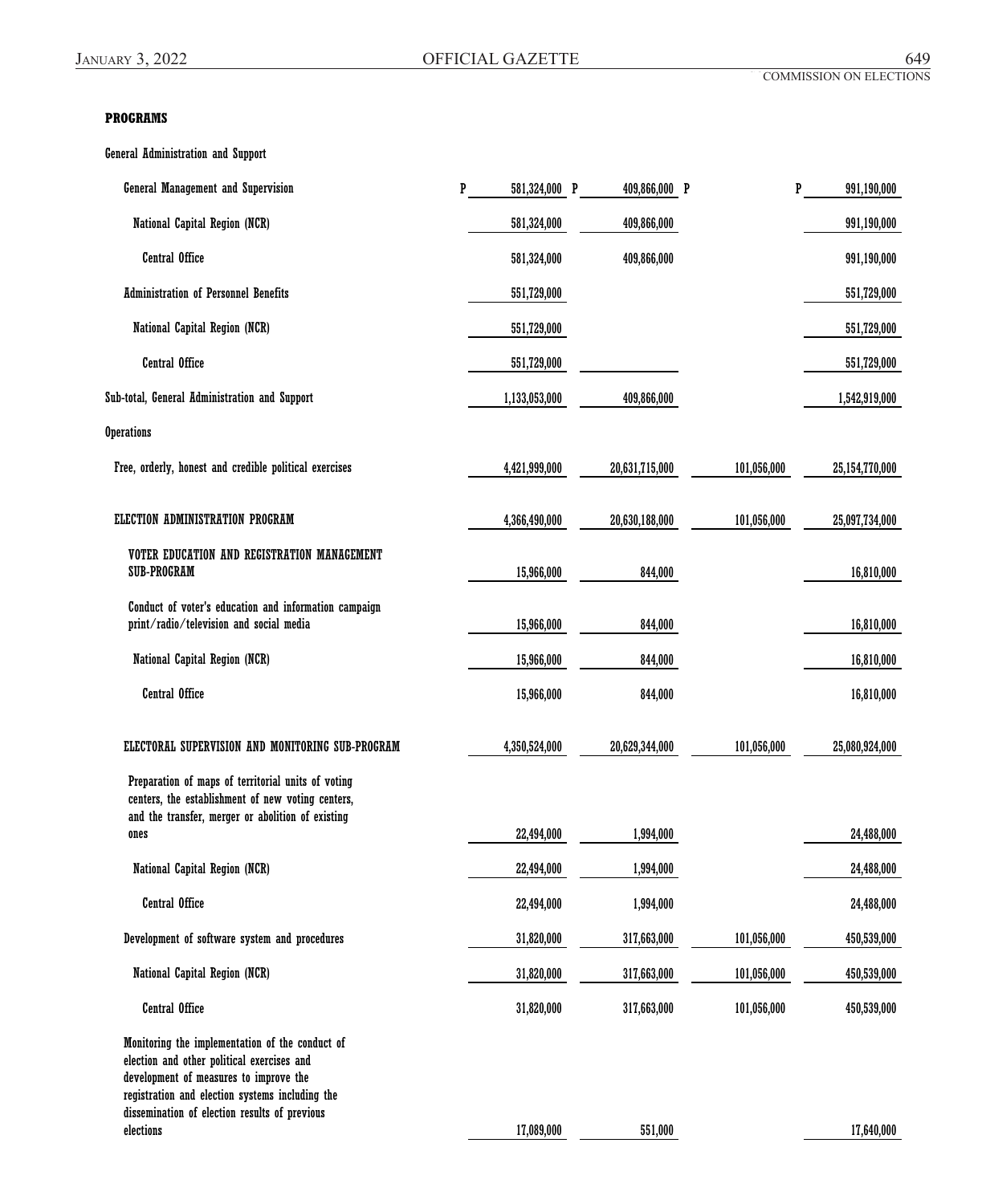GENERAL APPROPRIATIONS ACT, FY 2022

OFFICIAL GAZETTE Vol. 118, No. 1

| National Capital Region (NCR)                                                    | 16,145,000    | 551,000    | 16,696,000    |
|----------------------------------------------------------------------------------|---------------|------------|---------------|
| <b>Central Office</b>                                                            | 16,145,000    | 551,000    | 16,696,000    |
| Region XII - SOCCSKSARGEN                                                        | 944,000       |            | 944,000       |
| Regional Office XII                                                              | 944,000       |            | 944,000       |
| Conduct and supervision of elections, referenda,<br>recall votes and plebiscites | 2,078,361,000 | 85,574,000 | 2,163,935,000 |
| National Capital Region (NCR)                                                    | 114,185,000   | 16,728,000 | 130,913,000   |
| Central Office                                                                   | 15,278,000    |            | 15,278,000    |
| Regional Office - NCR                                                            | 98,907,000    | 16,728,000 | 115,635,000   |
| Region I - Ilocos                                                                | 141,073,000   | 4,456,000  | 145,529,000   |
| Regional Office - I                                                              | 141,073,000   | 4,456,000  | 145,529,000   |
| Cordillera Administrative Region (CAR)                                           | 92,815,000    | 3,447,000  | 96,262,000    |
| Regional Office - CAR                                                            | 92,815,000    | 3,447,000  | 96,262,000    |
| Region II - Cagayan Valley                                                       | 108,590,000   | 3,327,000  | 111,917,000   |
| Regional Office - II                                                             | 108,590,000   | 3,327,000  | 111,917,000   |
| Region III - Central Luzon                                                       | 171,349,000   | 5,423,000  | 176,772,000   |
| Regional Office - III                                                            | 171,349,000   | 5,423,000  | 176,772,000   |
| Region IVA - CALABARZON                                                          | 185,506,000   | 7,711,000  | 193,217,000   |
| Regional Office - IVA                                                            | 185,506,000   | 7,711,000  | 193,217,000   |
| Region IVB - MIMAROPA                                                            | 82,532,000    | 2,987,000  | 85,519,000    |
| Regional Office IVB                                                              | 82,532,000    | 2,987,000  | 85,519,000    |
| Region V - Bicol                                                                 | 144,914,000   | 4,023,000  | 148,937,000   |
| Regional Office - V                                                              | 144,914,000   | 4,023,000  | 148,937,000   |
| Region VI - Western Visayas                                                      | 168,278,000   | 5,006,000  | 173,284,000   |
| Regional Office - VI                                                             | 168,278,000   | 5,006,000  | 173,284,000   |
| Region VII - Central Visayas                                                     | 157,918,000   | 5,438,000  | 163,356,000   |
| Regional Office - VII                                                            | 157,918,000   | 5,438,000  | 163,356,000   |
| Region VIII - Eastern Visayas                                                    | 162,037,000   | 4,863,000  | 166,900,000   |
| Regional Office - VIII                                                           | 162,037,000   | 4,863,000  | 166,900,000   |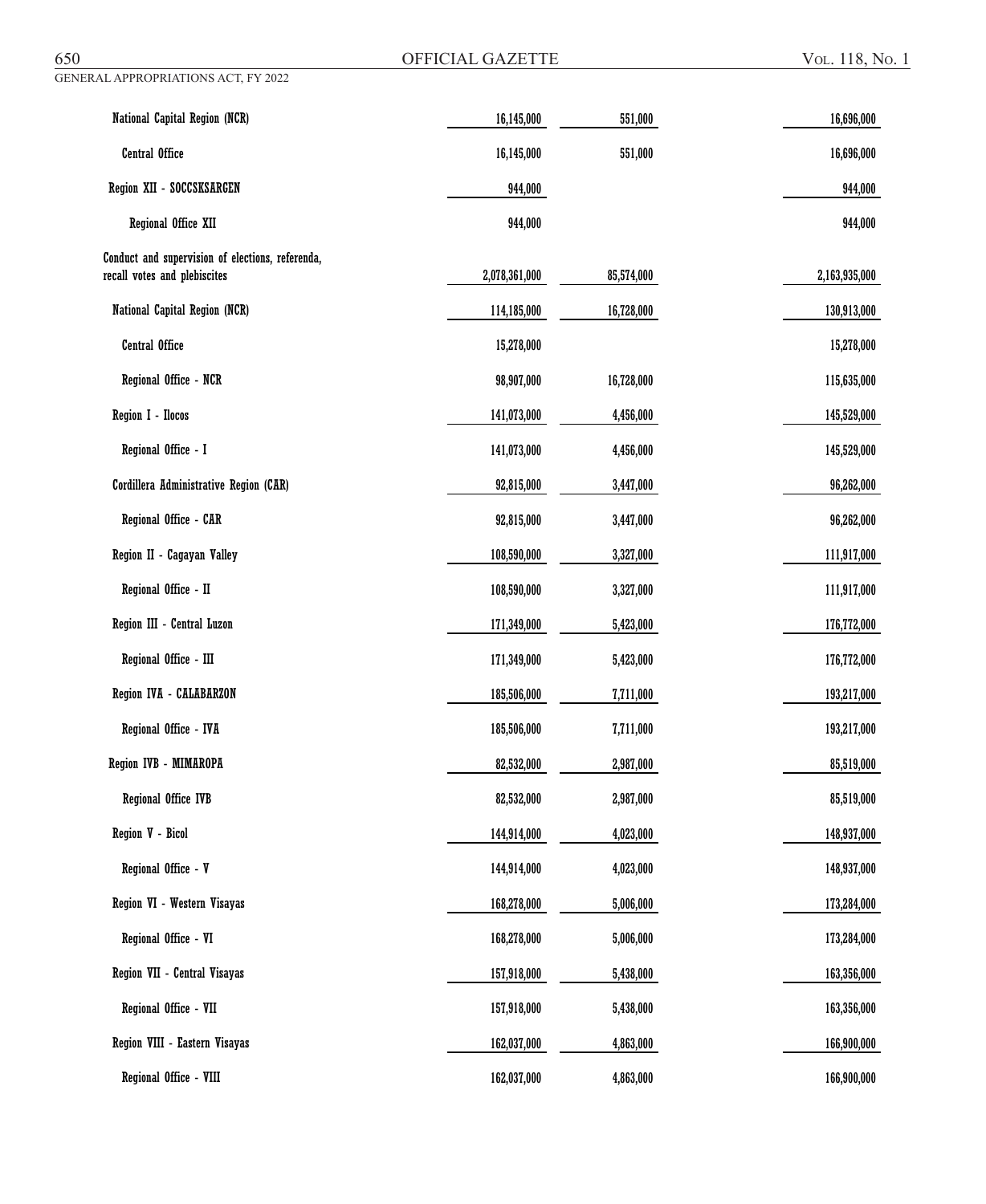| Region IX - Zamboanga Peninsula                                                                      | 88,511,000    | 3,845,000      | 92,356,000     |  |
|------------------------------------------------------------------------------------------------------|---------------|----------------|----------------|--|
| Regional Office - IX                                                                                 | 88,511,000    | 3,845,000      | 92,356,000     |  |
| Region X - Northern Mindanao                                                                         | 117,556,000   | 3,877,000      | 121,433,000    |  |
| Regional Office - X                                                                                  | 117,556,000   | 3,877,000      | 121,433,000    |  |
| Region XI - Davao                                                                                    | 68,850,000    | 3,667,000      | 72,517,000     |  |
| Regional Office - XI                                                                                 | 68,850,000    | 3,667,000      | 72,517,000     |  |
| Region XII - SOCCSKSARGEN                                                                            | 190,298,000   | 7,189,000      | 197,487,000    |  |
| Regional Office - BARMM                                                                              | 122,331,000   | 3,580,000      | 125,911,000    |  |
| Regional Office - XII                                                                                | 67,967,000    | 3,609,000      | 71,576,000     |  |
| Region XIII - Caraga                                                                                 | 83,949,000    | 3,587,000      | 87,536,000     |  |
| Regional Office - XIII                                                                               | 83,949,000    | 3,587,000      | 87,536,000     |  |
| Maintenance, Updating and Safekeeping of Voter<br>Registration Records, election statistics, results |               |                |                |  |
| and records for record services                                                                      | 33,146,000    | 874,000        | 34,020,000     |  |
| National Capital Region (NCR)                                                                        | 33,146,000    | 874,000        | 34,020,000     |  |
| <b>Central Office</b>                                                                                | 33,146,000    | 874,000        | 34,020,000     |  |
| Project(s)                                                                                           |               |                |                |  |
| Locally-Funded Project(s)                                                                            | 2,167,614,000 | 20,222,688,000 | 22,390,302,000 |  |
| <b>National and Local Elections</b>                                                                  | 1,064,500,000 | 12,772,610,000 | 13,837,110,000 |  |
| National Capital Region (NCR)                                                                        | 1,064,500,000 | 12,772,610,000 | 13,837,110,000 |  |
| <b>Central Office</b>                                                                                | 1,064,500,000 | 12,772,610,000 | 13,837,110,000 |  |
| Sangguniang Kabataan and Barangay Elections                                                          | 1,044,505,000 | 7,396,775,000  | 8,441,280,000  |  |
| National Capital Region (NCR)                                                                        | 1,044,505,000 | 7,396,775,000  | 8,441,280,000  |  |
| <b>Central Office</b>                                                                                | 1,044,505,000 | 7,396,775,000  | 8,441,280,000  |  |
| <b>Overseas Absentee Voting Continuing Registration</b>                                              | 58,609,000    | 53,303,000     | 111,912,000    |  |
| National Capital Region (NCR)                                                                        | 58,609,000    | 53,303,000     | 111,912,000    |  |
| <b>Central Office</b>                                                                                | 58,609,000    | 53,303,000     | 111,912,000    |  |
| ELECTORAL ENFORCEMENT AND ADJUDICATION PROGRAM                                                       | 55,509,000    | 1,527,000      | 57,036,000     |  |
| Legal research and issuance of rulings and<br>opinions                                               | 8,420,000     | 348,000        | 8,768,000      |  |
| National Capital Region (NCR)                                                                        | 8,420,000     | 348,000        | 8,768,000      |  |
| <b>Central Office</b>                                                                                | 8,420,000     | 348,000        | 8,768,000      |  |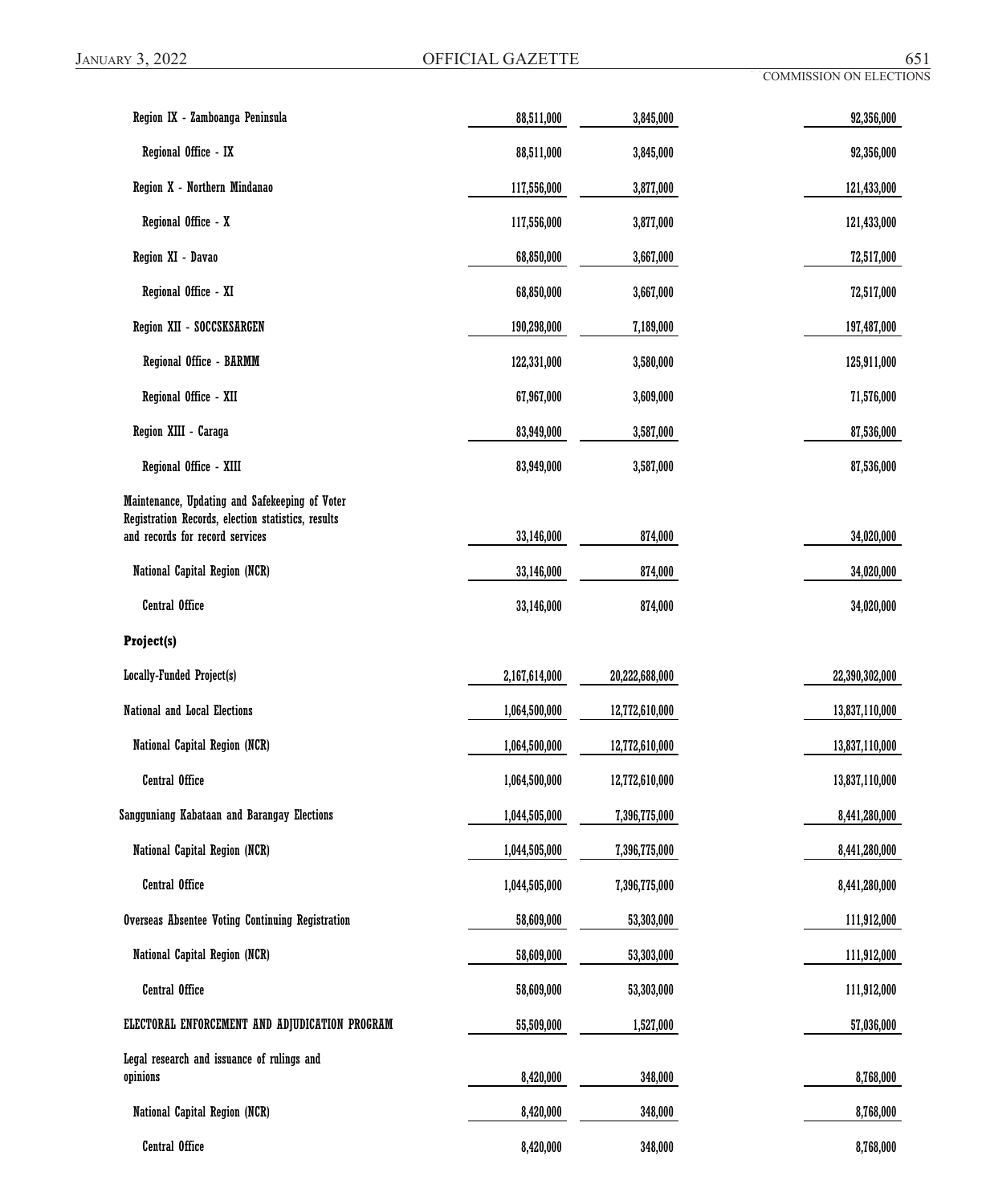| Investigation and prosecution of violations of |                      |                  |               |                |
|------------------------------------------------|----------------------|------------------|---------------|----------------|
| election laws                                  | 15,874,000           | 553,000          |               | 16,427,000     |
| National Capital Region (NCR)                  | 15,874,000           | 553,000          |               | 16,427,000     |
| Central Office                                 | 15,874,000           | 553,000          |               | 16,427,000     |
| Processing and control of election             |                      |                  |               |                |
| records/paraphernalia subject to contests      | 4,150,000            | 118,000          |               | 4,268,000      |
| National Capital Region (NCR)                  | 4,150,000            | 118,000          |               | 4,268,000      |
| <b>Central Office</b>                          | 4,150,000            | 118,000          |               | 4,268,000      |
| Hearing/Trial of cases                         | 27,065,000           | 508,000          |               | 27,573,000     |
| National Capital Region (NCR)                  | 27,065,000           | 508,000          |               | 27,573,000     |
| <b>Central Office</b>                          | 27,065,000           | 508,000          |               | 27,573,000     |
| Sub-total, Operations                          | 4,421,999,000        | 20,631,715,000   | 101,056,000   | 25,154,770,000 |
| TOTAL NEW APPROPRIATIONS                       | P<br>5,555,052,000 P | 21,041,581,000 P | 101,056,000 P | 26,697,689,000 |

# New Appropriations, by Object of Expenditures

(In Thousand Pesos)

### Current Operating Expenditures

Personnel Services

# Civilian Personnel

### Permanent Positions

| <b>Basic Salary</b>                       | 1,923,664 |
|-------------------------------------------|-----------|
| <b>Total Permanent Positions</b>          | 1,923,664 |
| Other Compensation Common to All          |           |
| Personnel Economic Relief Allowance       | 117,336   |
| <b>Representation Allowance</b>           | 11,748    |
| <b>Transportation Allowance</b>           | 11,748    |
| <b>Clothing and Uniform Allowance</b>     | 29,334    |
| Honoraria                                 | 58,609    |
| Overtime Pay                              | 2,029,005 |
| Mid-Year Bonus - Civilian                 | 160,306   |
| <b>Year End Bonus</b>                     | 160,306   |
| Cash Gift                                 | 24,445    |
| <b>Productivity Enhancement Incentive</b> | 24,445    |
| <b>Step Increment</b>                     | 4,807     |
| Total Other Compensation Common to All    | 2,632,089 |

 Hazard Pay 80,000 Lump-sum for filling of Positions - Civilian 437,550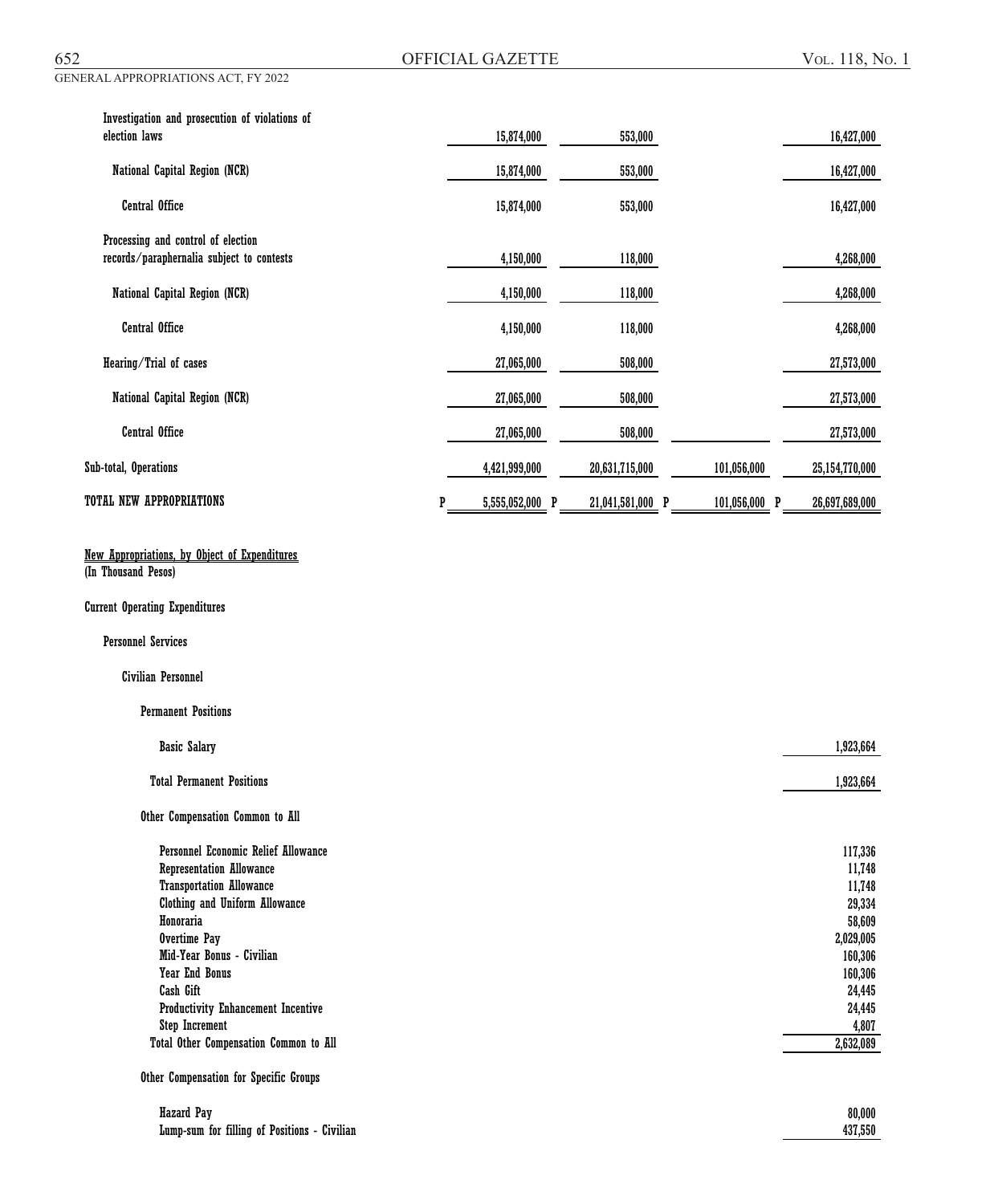| <b>Total Other Compensation for Specific Groups</b>   | 517,550    |
|-------------------------------------------------------|------------|
| Other Benefits                                        |            |
| <b>PAG-IBIG Contributions</b>                         | 5,866      |
| <b>PhilHealth Contributions</b>                       | 31,659     |
| <b>Employees Compensation Insurance Premiums</b>      | 5,866      |
| <b>Terminal Leave</b>                                 | 114,179    |
| <b>Total Other Benefits</b>                           | 157,570    |
| <b>Non-Permanent Positions</b>                        | 227,265    |
| <b>Other Personnel Benefits</b>                       |            |
| Pension, Civilian Personnel                           | 96,914     |
| <b>Total Other Personnel Benefits</b>                 | 96,914     |
| <b>Total Personnel Services</b>                       | 5,555,052  |
| Maintenance and Other Operating Expenses              |            |
| <b>Travelling Expenses</b>                            | 1,361,464  |
| <b>Training and Scholarship Expenses</b>              | 1,369,179  |
| <b>Supplies and Materials Expenses</b>                | 3,387,670  |
| <b>Utility Expenses</b>                               | 47,544     |
| <b>Communication Expenses</b>                         | 121,346    |
| Confidential, Intelligence and Extraordinary Expenses |            |
| Extraordinary and Miscellaneous Expenses              | 5,894      |
| <b>Professional Services</b>                          | 12,502,390 |
| <b>General Services</b>                               | 44,696     |
| Repairs and Maintenance                               | 145,437    |
| Taxes, Insurance Premiums and Other Fees              | 8,638      |
| Other Maintenance and Operating Expenses              |            |
| <b>Advertising Expenses</b>                           | 122,989    |
| Printing and Publication Expenses                     | 552,896    |
| <b>Representation Expenses</b>                        | 19,457     |
| <b>Transportation and Delivery Expenses</b>           | 155,903    |
| Rent/Lease Expenses                                   | 193,512    |
| <b>Subscription Expenses</b>                          | 18,342     |
| <b>Donations</b>                                      | 1,000      |
| Other Maintenance and Operating Expenses              | 983,224    |
| Total Maintenance and Other Operating Expenses        | 21,041,581 |
| <b>Total Current Operating Expenditures</b>           | 26,596,633 |
| <b>Capital Outlays</b>                                |            |
| Property, Plant and Equipment Outlay                  |            |
| Infrastructure Outlay                                 | 24,927     |
| Machinery and Equipment Outlay                        | 76,129     |
| <b>Total Capital Outlays</b>                          | 101,056    |
| TOTAL NEW APPROPRIATIONS                              | 26,697,689 |